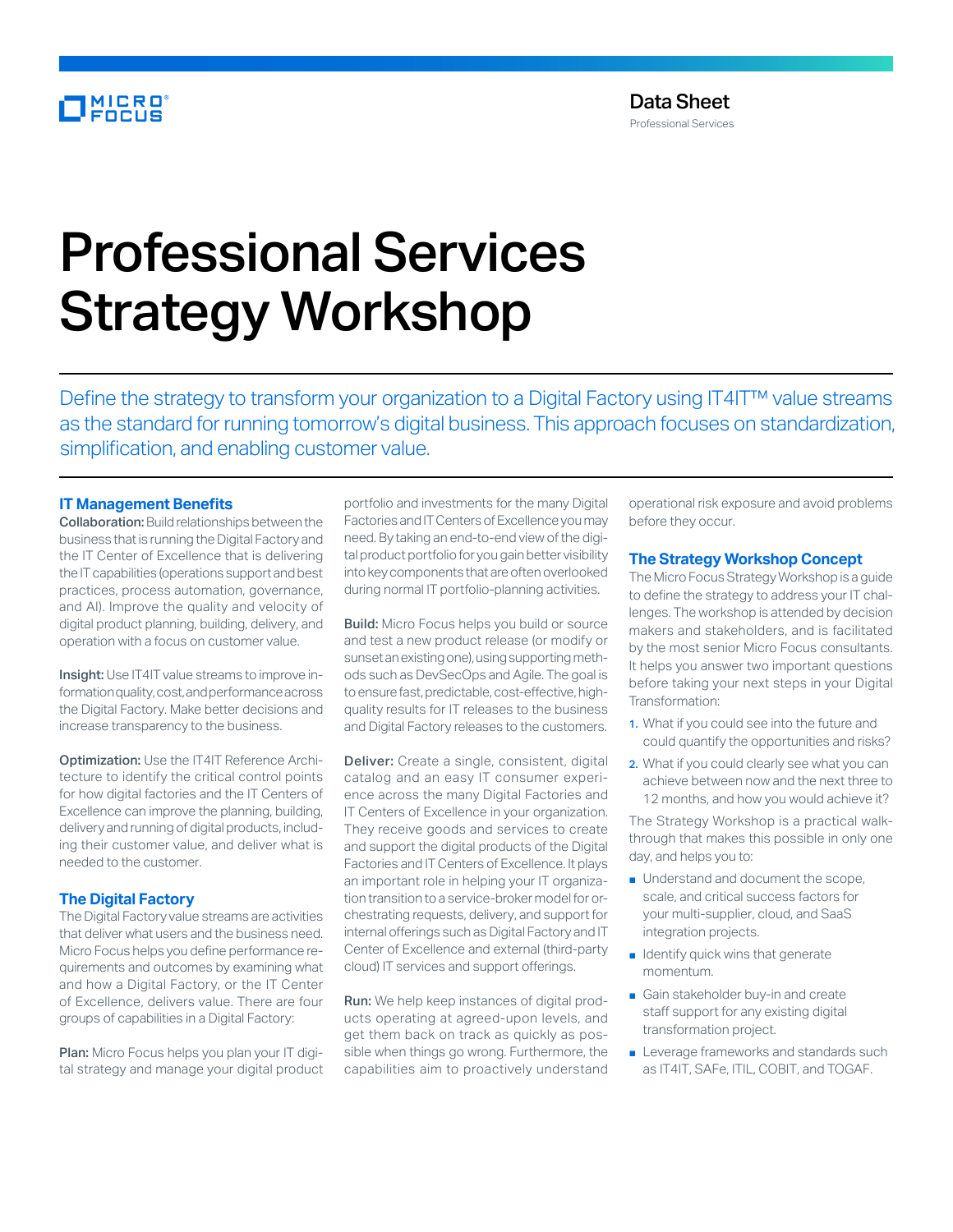- Lay out next steps in an easy-tounderstand roadmap.
- Make informed strategy decisions related to value-centric, end-to-end service delivery.

# Nine Steps, One Goal: Experience Digital Factories

To give you more insight into the critical success factors and stages of an IT transformation strategy, the Strategy Workshop demonstrates our approach by taking you through nine steps leading to the roadmap for success.

Journey to Value Roadmap discusses the following:

- 1. Setting the scene with analyst information for digital transformation.
- 2. What the Digital Factory is about.
- **3.** Digital Factory capabilities
- 4. The critical data objects and architecture.
- **5.** The current and to-be application architecture.
- 6. Sourcing and delivery options for realization of the architecture.
- 7. Software as a Service.
- 8. Design the operating model to run and transform.
- **9.** KPIs and metrics for benefits management.

# **Become an Organization with Digital Factories**

Agile enterprises learn to continuously close the gap swiftly between what your customers expect and what you can deliver. By embedding technology into everything your organization does or delivers, it serves its customers, citizens, partners, employees, and clients. You can meet these instant expectations faster and more reliably with a digital enterprise, using Digital Factories to deliver differentiated and competitive advantages as it serves constituents of all types.

### **Workshop Planning and Execution**

#### Planning

Micro Focus will schedule the delivery of this workshop at a time mutually agreed upon between Micro Focus and the customer during local Micro Focus standard business hours, excluding holidays, unless otherwise agreed by Micro Focus. Any services provided outside of standard business hours will be subject to additional charges.

#### Location

The workshop is conducted onsite at a Micro Focus office location or can be conducted remotely by Micro Focus Professional Services consultants using a teleconference connection. It is required for the customer participants to travel to the Micro Focus office location or to attend the workshop remotely. If the workshop is conducted onsite, meals and beverages will be included.

#### Facilitator

A facilitator will be assigned and available for duration the workshop to make sure notes and discussions are captured.

#### **Service Limitations**

The service is limited to the scope and strategy and information gathering for the nine stages, and is conducted as a single, continuous event. For delivery purposes, the maximum participants are limited to 10 customer representatives.

This service is not designed as assessment of implemented customer capabilities, or as architectural or technical services delivery work for specific Micro Focus products. Additional Digital Factory consulting or product value realization or value optimization services can be accommodated at additional cost through either a Statement of Work or by means of procuring 5-day consulting SKU's. This service offering also does not include the sale of additional Micro Focus products or support services, which shall require the necessary terms

and conditions for such purchase pursuant to a separate agreement between the parties.

# **Customer Responsibility**

To ensure a successful Service implementation, you must:

- Ensure that all Service prerequisites as identified in the Service Eligibility section are met.
- Contact the Micro Focus Professional Services Client Principal within 90 days of the date of purchase to schedule the delivery of the Service.
- Assign a designated person from the customer's staff who, on behalf of the customer, will grant all approvals, provide information, attend meetings, and otherwise be available to assist Micro Focus in scheduling and facilitating the delivery of this Service.
- Provide access to the selected 10 key stakeholders for participating in the workshop, including business and IT CxOs, SVPs and VPs, and other stakeholders such as lead architects, portfolio managers, and IT capability managers.
- Ensure travel to the Micro Focus office location, and if required, organize lodging for its staff attending.
- Attend Micro Focus teleconference calls in the case where the workshop is organized as remote session. The customer must be able to access Micro Focus teleconference technology or provide an alternative online meeting capability.

#### **Duration**

Delivery of this Service will not exceed a total of one day.

# **Why Micro Focus Professional Services**

Micro Focus Professional Services provides unmatched advisory and delivery capabilities with a comprehensive set of Value Discovery,